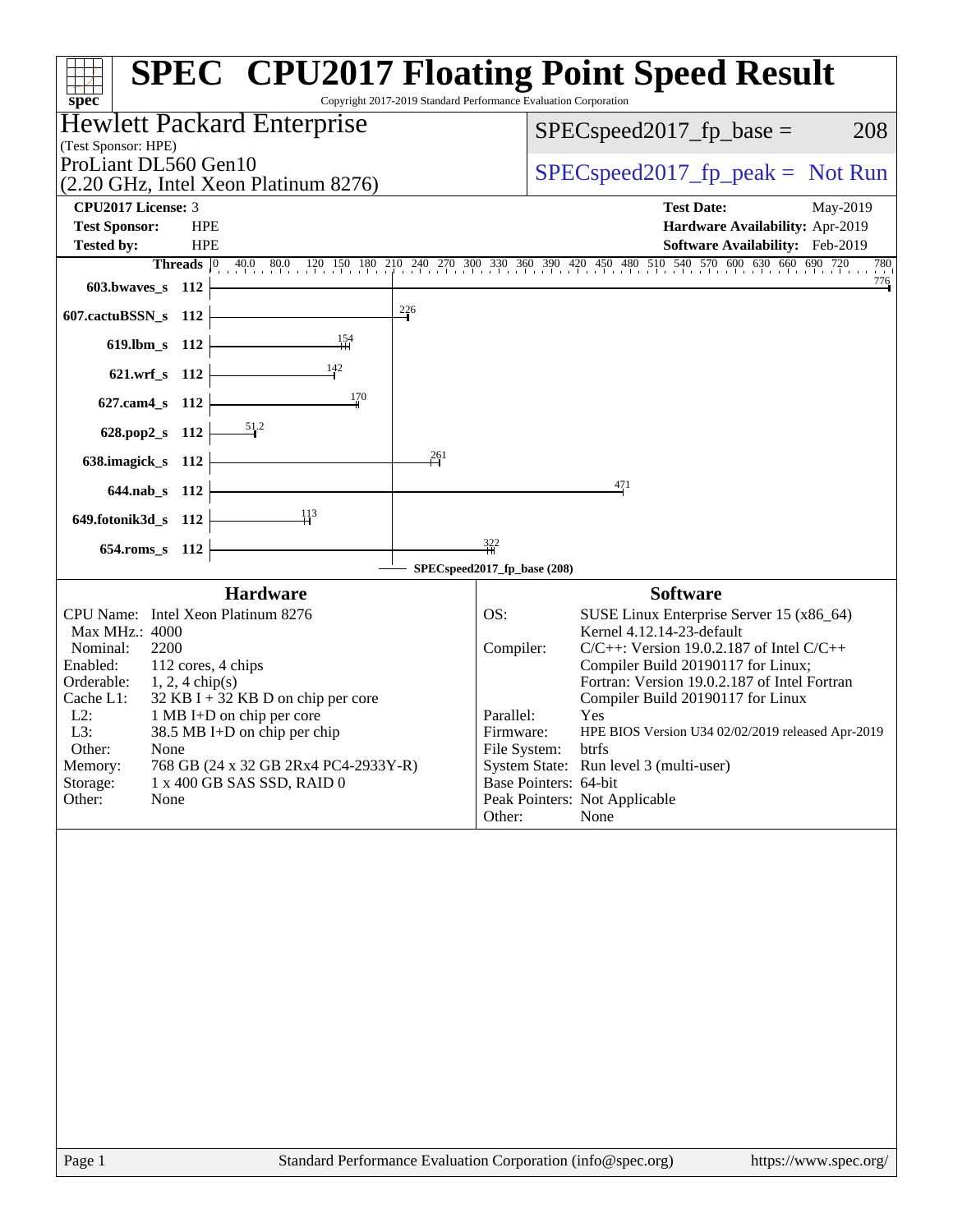Copyright 2017-2019 Standard Performance Evaluation Corporation

### Hewlett Packard Enterprise

(Test Sponsor: HPE)

**[spec](http://www.spec.org/)**

 $SPEC speed2017_fp\_base = 208$ 

### (2.20 GHz, Intel Xeon Platinum 8276)

ProLiant DL560 Gen10  $SPEC speed2017$  fp\_peak = Not Run

**[CPU2017 License:](http://www.spec.org/auto/cpu2017/Docs/result-fields.html#CPU2017License)** 3 **[Test Date:](http://www.spec.org/auto/cpu2017/Docs/result-fields.html#TestDate)** May-2019

**[Test Sponsor:](http://www.spec.org/auto/cpu2017/Docs/result-fields.html#TestSponsor)** HPE **[Hardware Availability:](http://www.spec.org/auto/cpu2017/Docs/result-fields.html#HardwareAvailability)** Apr-2019 **[Tested by:](http://www.spec.org/auto/cpu2017/Docs/result-fields.html#Testedby)** HPE **[Software Availability:](http://www.spec.org/auto/cpu2017/Docs/result-fields.html#SoftwareAvailability)** Feb-2019

#### **[Results Table](http://www.spec.org/auto/cpu2017/Docs/result-fields.html#ResultsTable)**

|                            | <b>Base</b>                |                |                | <b>Peak</b>    |            |                |            |                |                |              |                |              |                |              |
|----------------------------|----------------------------|----------------|----------------|----------------|------------|----------------|------------|----------------|----------------|--------------|----------------|--------------|----------------|--------------|
| <b>Benchmark</b>           | <b>Threads</b>             | <b>Seconds</b> | Ratio          | <b>Seconds</b> | Ratio      | <b>Seconds</b> | Ratio      | <b>Threads</b> | <b>Seconds</b> | <b>Ratio</b> | <b>Seconds</b> | <b>Ratio</b> | <b>Seconds</b> | <b>Ratio</b> |
| $603.bwaves$ s             | 112                        | 75.9           | 777            | 76.1           | 775        | 76.0           | 776        |                |                |              |                |              |                |              |
| 607.cactuBSSN s            | 112                        | 74.0           | 225            | 73.7           | 226        | 73.8           | 226        |                |                |              |                |              |                |              |
| $619.1$ bm s               | 112                        | 32.8           | 159            | 35.0           | 150        | 33.9           | 154        |                |                |              |                |              |                |              |
| $621$ .wrf s               | 112                        | 92.7           | 143            | 93.7           | 141        | 92.9           | 142        |                |                |              |                |              |                |              |
| $627.cam4_s$               | 112                        | 52.3           | 170            | 52.3           | 170        | 53.1           | 167        |                |                |              |                |              |                |              |
| $628.pop2_s$               | 112                        | 236            | 50.4           | 232            | 51.2       | 229            | 51.9       |                |                |              |                |              |                |              |
| 638.imagick_s              | 112                        | 57.2           | 252            | 55.0           | 262        | 55.2           | 261        |                |                |              |                |              |                |              |
| $644$ .nab s               | 112                        | 37.1           | 471            | 37.0           | 472        | 37.1           | 471        |                |                |              |                |              |                |              |
| 649.fotonik3d s            | 112                        | 85.0           | 107            | 80.7           | <u>113</u> | 79.9           | 114        |                |                |              |                |              |                |              |
| $654$ .roms s              | 112                        | 49.8           | 316            | 48.5           | 324        | 49.0           | <u>322</u> |                |                |              |                |              |                |              |
|                            | $SPEC speed2017$ fp base = |                | 208            |                |            |                |            |                |                |              |                |              |                |              |
| $SPECspeed2017_fp\_peak =$ |                            |                | <b>Not Run</b> |                |            |                |            |                |                |              |                |              |                |              |

Results appear in the [order in which they were run.](http://www.spec.org/auto/cpu2017/Docs/result-fields.html#RunOrder) Bold underlined text [indicates a median measurement](http://www.spec.org/auto/cpu2017/Docs/result-fields.html#Median).

#### **[Operating System Notes](http://www.spec.org/auto/cpu2017/Docs/result-fields.html#OperatingSystemNotes)**

 Stack size set to unlimited using "ulimit -s unlimited" Transparent Huge Pages enabled by default Prior to runcpu invocation Filesystem page cache synced and cleared with: sync; echo 3> /proc/sys/vm/drop\_caches

### **[General Notes](http://www.spec.org/auto/cpu2017/Docs/result-fields.html#GeneralNotes)**

Environment variables set by runcpu before the start of the run: KMP\_AFFINITY = "granularity=core,compact" LD\_LIBRARY\_PATH = "/home/cpu2017\_u2/lib/ia32:/home/cpu2017\_u2/lib/intel64" OMP\_STACKSIZE = "192M"

 Binaries compiled on a system with 1x Intel Core i9-7900X CPU + 32GB RAM memory using Redhat Enterprise Linux 7.5 NA: The test sponsor attests, as of date of publication, that CVE-2017-5754 (Meltdown) is mitigated in the system as tested and documented. Yes: The test sponsor attests, as of date of publication, that CVE-2017-5753 (Spectre variant 1) is mitigated in the system as tested and documented. Yes: The test sponsor attests, as of date of publication, that CVE-2017-5715 (Spectre variant 2) is mitigated in the system as tested and documented.

### **[Platform Notes](http://www.spec.org/auto/cpu2017/Docs/result-fields.html#PlatformNotes)**

BIOS Configuration: Hyper-Threading set to Disabled Thermal Configuration set to Maximum Cooling

**(Continued on next page)**

Page 2 Standard Performance Evaluation Corporation [\(info@spec.org\)](mailto:info@spec.org) <https://www.spec.org/>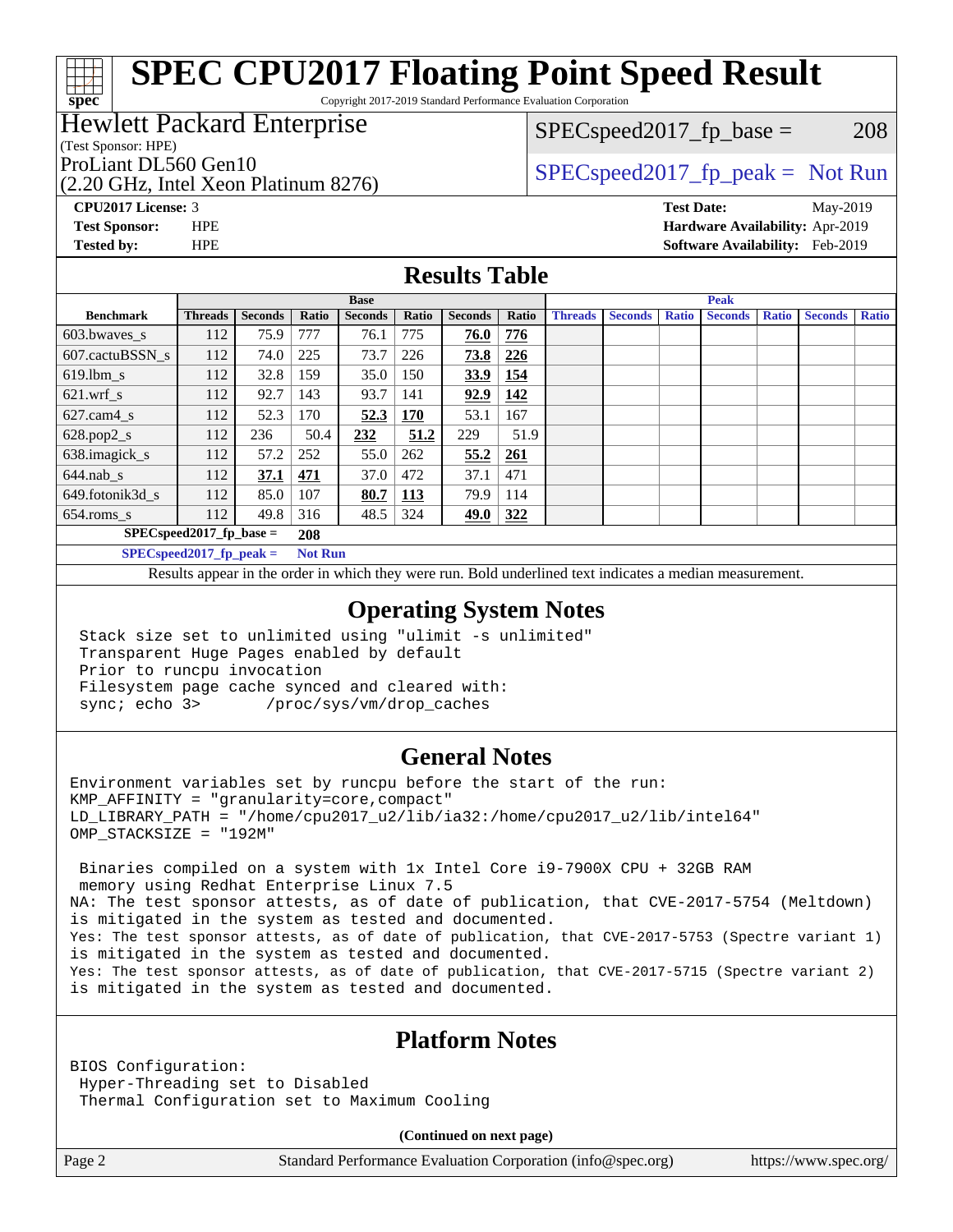Copyright 2017-2019 Standard Performance Evaluation Corporation

### Hewlett Packard Enterprise

 $SPEC speed2017<sub>fp</sub> base = 208$ 

### (Test Sponsor: HPE)

(2.20 GHz, Intel Xeon Platinum 8276)

ProLiant DL560 Gen10  $SPEC speed2017$  [p\_peak = Not Run

**[spec](http://www.spec.org/)**

**[CPU2017 License:](http://www.spec.org/auto/cpu2017/Docs/result-fields.html#CPU2017License)** 3 **[Test Date:](http://www.spec.org/auto/cpu2017/Docs/result-fields.html#TestDate)** May-2019 **[Test Sponsor:](http://www.spec.org/auto/cpu2017/Docs/result-fields.html#TestSponsor)** HPE **[Hardware Availability:](http://www.spec.org/auto/cpu2017/Docs/result-fields.html#HardwareAvailability)** Apr-2019 **[Tested by:](http://www.spec.org/auto/cpu2017/Docs/result-fields.html#Testedby)** HPE **[Software Availability:](http://www.spec.org/auto/cpu2017/Docs/result-fields.html#SoftwareAvailability)** Feb-2019

#### **[Platform Notes \(Continued\)](http://www.spec.org/auto/cpu2017/Docs/result-fields.html#PlatformNotes)**

Page 3 Standard Performance Evaluation Corporation [\(info@spec.org\)](mailto:info@spec.org) <https://www.spec.org/> Memory Patrol Scrubbing set to Disabled LLC Prefetch set to Enabled LLC Dead Line Allocation set to Disabled Enhanced Processor Performance set to Enabled Workload Profile set to General Peak Frequency Compute Energy/Performance Bias set to Balanced Power Workload Profile set to Custom Numa Group Size Optimization set to Flat Advanced Memory Protection set to Advanced ECC Sysinfo program /home/cpu2017\_u2/bin/sysinfo Rev: r5974 of 2018-05-19 9bcde8f2999c33d61f64985e45859ea9 running on linux-vqdi Wed May 22 19:19:56 2019 SUT (System Under Test) info as seen by some common utilities. For more information on this section, see <https://www.spec.org/cpu2017/Docs/config.html#sysinfo> From /proc/cpuinfo model name : Intel(R) Xeon(R) Platinum 8276 CPU @ 2.20GHz 4 "physical id"s (chips) 112 "processors" cores, siblings (Caution: counting these is hw and system dependent. The following excerpts from /proc/cpuinfo might not be reliable. Use with caution.) cpu cores : 28 siblings : 28 physical 0: cores 0 1 2 3 4 5 6 8 9 10 11 12 13 14 16 17 18 19 20 21 22 24 25 26 27 28 29 30 physical 1: cores 0 1 2 3 4 5 6 8 9 10 11 12 13 14 16 17 18 19 20 21 22 24 25 26 27 28 29 30 physical 2: cores 0 1 2 3 4 5 6 8 9 10 11 12 13 14 16 17 18 19 20 21 22 24 25 26 27 28 29 30 physical 3: cores 0 1 2 3 4 5 6 8 9 10 11 12 13 14 16 17 18 19 20 21 22 24 25 26 27 28 29 30 From lscpu: Architecture: x86\_64 CPU op-mode(s): 32-bit, 64-bit Byte Order: Little Endian CPU(s): 112 On-line CPU(s) list: 0-111 Thread(s) per core: 1 Core(s) per socket: 28 Socket(s): 4 NUMA node(s): 4 Vendor ID: GenuineIntel CPU family: 6 Model: 85 **(Continued on next page)**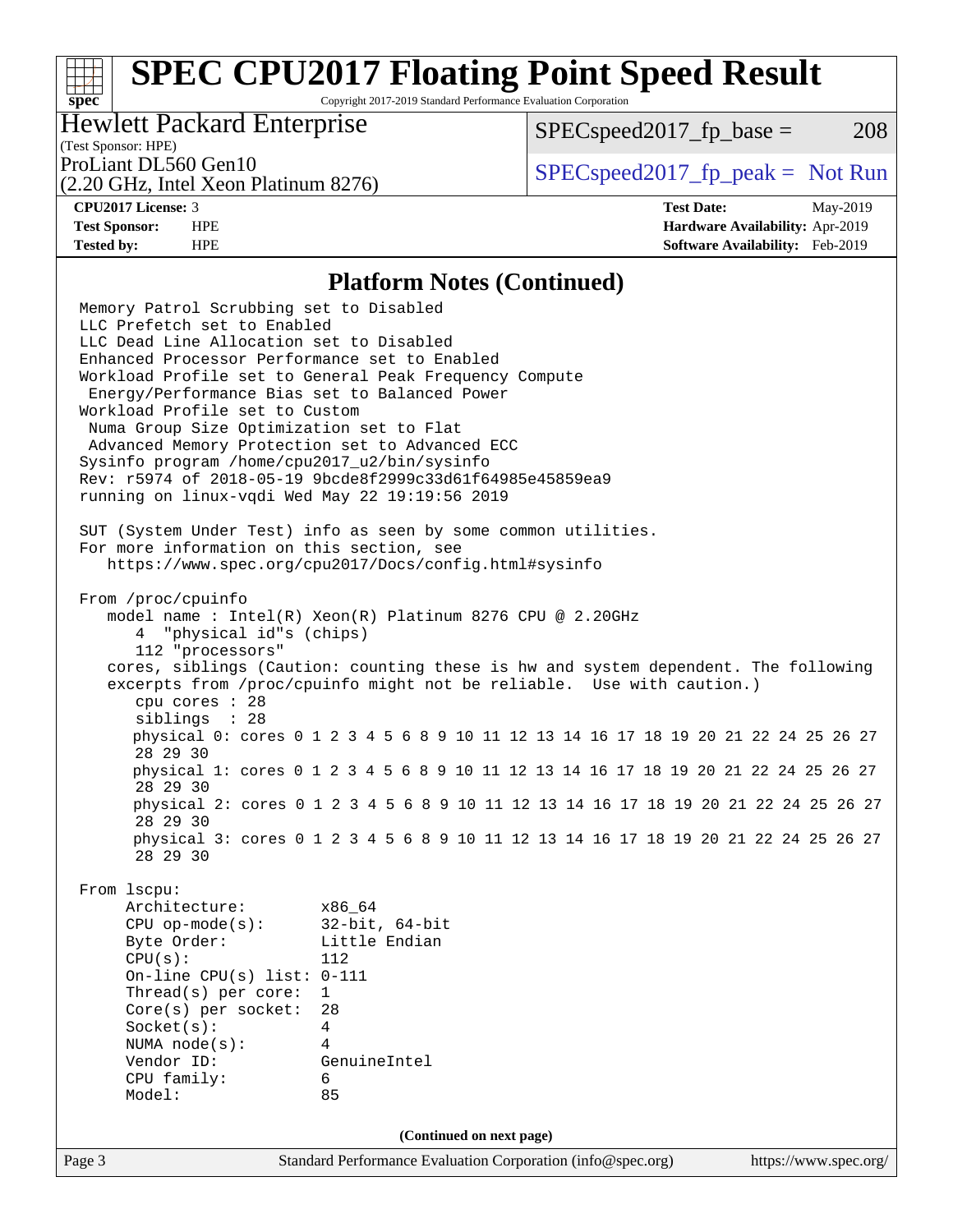Copyright 2017-2019 Standard Performance Evaluation Corporation

(Test Sponsor: HPE) Hewlett Packard Enterprise

 $SPEC speed2017<sub>fp</sub> base = 208$ 

(2.20 GHz, Intel Xeon Platinum 8276)

ProLiant DL560 Gen10  $SPEC speed2017$  [p\_peak = Not Run

**[CPU2017 License:](http://www.spec.org/auto/cpu2017/Docs/result-fields.html#CPU2017License)** 3 **[Test Date:](http://www.spec.org/auto/cpu2017/Docs/result-fields.html#TestDate)** May-2019

**[spec](http://www.spec.org/)**

**[Test Sponsor:](http://www.spec.org/auto/cpu2017/Docs/result-fields.html#TestSponsor)** HPE **[Hardware Availability:](http://www.spec.org/auto/cpu2017/Docs/result-fields.html#HardwareAvailability)** Apr-2019 **[Tested by:](http://www.spec.org/auto/cpu2017/Docs/result-fields.html#Testedby)** HPE **[Software Availability:](http://www.spec.org/auto/cpu2017/Docs/result-fields.html#SoftwareAvailability)** Feb-2019

#### **[Platform Notes \(Continued\)](http://www.spec.org/auto/cpu2017/Docs/result-fields.html#PlatformNotes)**

Model name: Intel(R) Xeon(R) Platinum 8276 CPU @ 2.20GHz Stepping: 7 CPU MHz: 2200.000 BogoMIPS: 4400.00 Virtualization: VT-x L1d cache: 32K L1i cache: 32K L2 cache: 1024K<br>
L3 cache: 39424K  $L3$  cache: NUMA node0 CPU(s): 0-27 NUMA node1 CPU(s): 28-55<br>NUMA node2 CPU(s): 56-83 NUMA node2  $CPU(s):$  NUMA node3 CPU(s): 84-111 Flags: fpu vme de pse tsc msr pae mce cx8 apic sep mtrr pge mca cmov pat pse36 clflush dts acpi mmx fxsr sse sse2 ss ht tm pbe syscall nx pdpe1gb rdtscp lm constant\_tsc art arch\_perfmon pebs bts rep\_good nopl xtopology nonstop\_tsc cpuid aperfmperf tsc\_known\_freq pni pclmulqdq dtes64 monitor ds\_cpl vmx smx est tm2 ssse3 sdbg fma cx16 xtpr pdcm pcid dca sse4\_1 sse4\_2 x2apic movbe popcnt tsc\_deadline\_timer aes xsave avx f16c rdrand lahf\_lm abm 3dnowprefetch cpuid\_fault epb cat\_l3 cdp\_l3 invpcid\_single intel\_ppin mba tpr\_shadow vnmi flexpriority ept vpid fsgsbase tsc\_adjust bmi1 hle avx2 smep bmi2 erms invpcid rtm cqm mpx rdt\_a avx512f avx512dq rdseed adx smap clflushopt clwb intel\_pt avx512cd avx512bw avx512vl xsaveopt xsavec xgetbv1 xsaves cqm\_llc cqm\_occup\_llc cqm\_mbm\_total cqm\_mbm\_local ibpb ibrs stibp dtherm ida arat pln pts pku ospke avx512\_vnni arch\_capabilities ssbd /proc/cpuinfo cache data cache size : 39424 KB From numactl --hardware WARNING: a numactl 'node' might or might not correspond to a physical chip. available: 4 nodes (0-3) node 0 cpus: 0 1 2 3 4 5 6 7 8 9 10 11 12 13 14 15 16 17 18 19 20 21 22 23 24 25 26 27 node 0 size: 193115 MB node 0 free: 192534 MB node 1 cpus: 28 29 30 31 32 33 34 35 36 37 38 39 40 41 42 43 44 45 46 47 48 49 50 51 52 53 54 55 node 1 size: 193530 MB node 1 free: 193252 MB node 2 cpus: 56 57 58 59 60 61 62 63 64 65 66 67 68 69 70 71 72 73 74 75 76 77 78 79 80 81 82 83 node 2 size: 193501 MB node 2 free: 193294 MB node 3 cpus: 84 85 86 87 88 89 90 91 92 93 94 95 96 97 98 99 100 101 102 103 104 105 106 107 108 109 110 111 node 3 size: 193529 MB node 3 free: 193347 MB node distances: **(Continued on next page)**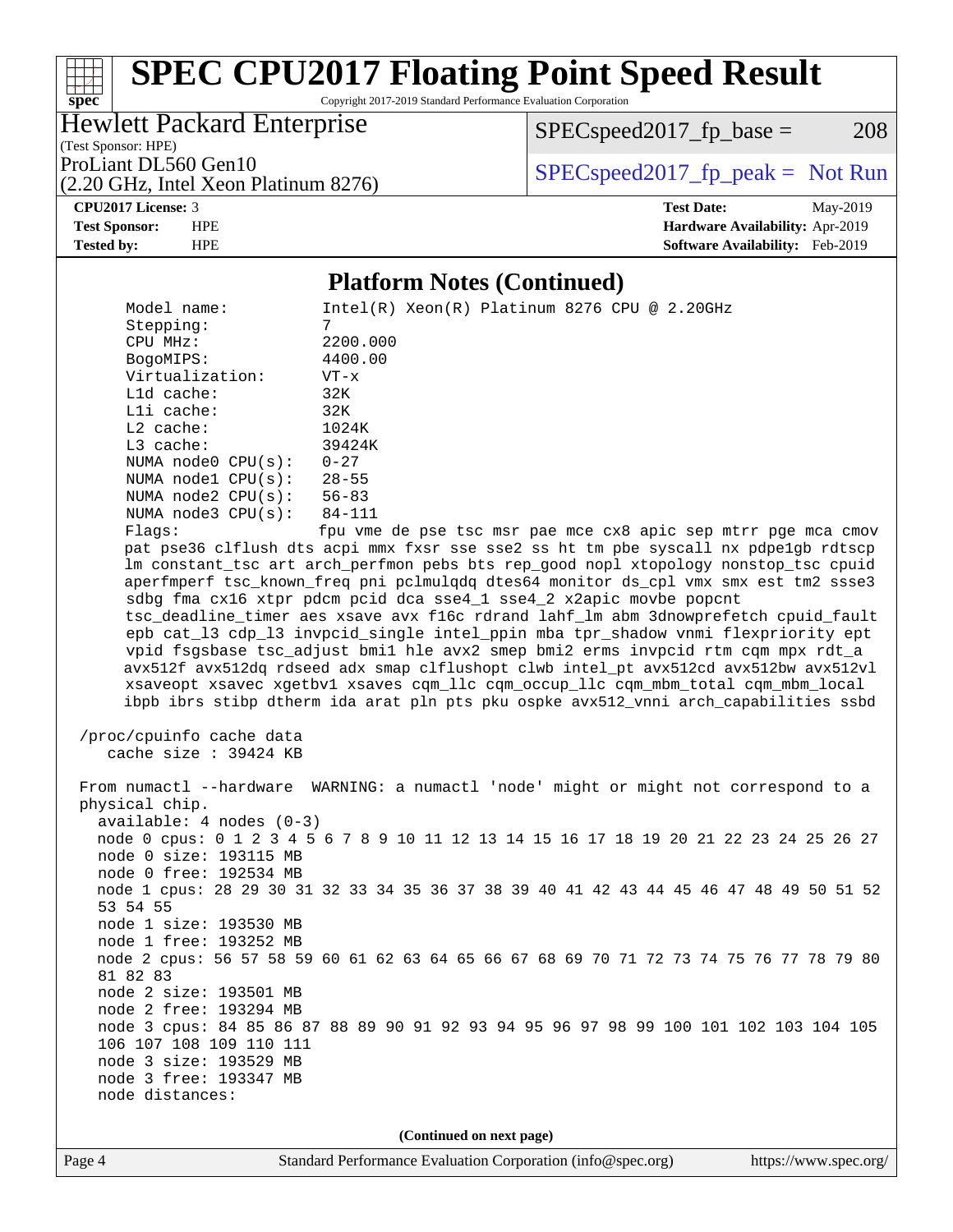| <b>SPEC CPU2017 Floating Point Speed Result</b><br>Copyright 2017-2019 Standard Performance Evaluation Corporation<br>$spec^*$                                                                                                                                                                                                                                                                                                                                   |                                                                    |
|------------------------------------------------------------------------------------------------------------------------------------------------------------------------------------------------------------------------------------------------------------------------------------------------------------------------------------------------------------------------------------------------------------------------------------------------------------------|--------------------------------------------------------------------|
| <b>Hewlett Packard Enterprise</b><br>(Test Sponsor: HPE)                                                                                                                                                                                                                                                                                                                                                                                                         | $SPEC speed2017_fp\_base =$<br>208                                 |
| ProLiant DL560 Gen10<br>(2.20 GHz, Intel Xeon Platinum 8276)                                                                                                                                                                                                                                                                                                                                                                                                     | $SPEC speed2017_fp\_peak = Not Run$                                |
| CPU2017 License: 3                                                                                                                                                                                                                                                                                                                                                                                                                                               | <b>Test Date:</b><br>May-2019                                      |
| <b>Test Sponsor:</b><br><b>HPE</b><br><b>Tested by:</b><br><b>HPE</b>                                                                                                                                                                                                                                                                                                                                                                                            | Hardware Availability: Apr-2019<br>Software Availability: Feb-2019 |
| <b>Platform Notes (Continued)</b>                                                                                                                                                                                                                                                                                                                                                                                                                                |                                                                    |
| node<br>1 2<br>$\overline{\mathbf{3}}$<br>$\overline{0}$                                                                                                                                                                                                                                                                                                                                                                                                         |                                                                    |
| 0:<br>10<br>21<br>21<br>21<br>1:<br>21<br>10 <sup>1</sup><br>21<br>21<br>21<br>21<br>10<br>2:<br>- 21<br>3:<br>21<br>21<br>21<br>10                                                                                                                                                                                                                                                                                                                              |                                                                    |
| From /proc/meminfo<br>MemTotal:<br>792245488 kB<br>HugePages_Total:<br>0<br>Hugepagesize:<br>2048 kB                                                                                                                                                                                                                                                                                                                                                             |                                                                    |
| From /etc/*release* /etc/*version*<br>os-release:<br>NAME = " SLES "<br>VERSION="15"<br>VERSION_ID="15"<br>PRETTY_NAME="SUSE Linux Enterprise Server 15"<br>ID="sles"<br>ID LIKE="suse"<br>ANSI COLOR="0;32"<br>CPE_NAME="cpe:/o:suse:sles:15"                                                                                                                                                                                                                   |                                                                    |
| uname $-a$ :<br>Linux linux-vqdi 4.12.14-23-default #1 SMP Tue May 29 21:04:44 UTC 2018 (cd0437b)<br>x86_64 x86_64 x86_64 GNU/Linux                                                                                                                                                                                                                                                                                                                              |                                                                    |
| Kernel self-reported vulnerability status:                                                                                                                                                                                                                                                                                                                                                                                                                       |                                                                    |
| Not affected<br>CVE-2017-5754 (Meltdown):<br>CVE-2017-5753 (Spectre variant 1): Mitigation: __user pointer sanitization<br>CVE-2017-5715 (Spectre variant 2): Mitigation: Indirect Branch Restricted Speculation,<br>IBPB, IBRS_FW                                                                                                                                                                                                                               |                                                                    |
| run-level 3 May 22 19:18                                                                                                                                                                                                                                                                                                                                                                                                                                         |                                                                    |
| SPEC is set to: /home/cpu2017_u2<br>Type Size Used Avail Use% Mounted on<br>Filesystem<br>/dev/sda2<br>btrfs 371G 358G<br>11G 98% / home                                                                                                                                                                                                                                                                                                                         |                                                                    |
| Additional information from dmidecode follows. WARNING: Use caution when you interpret<br>this section. The 'dmidecode' program reads system data which is "intended to allow<br>hardware to be accurately determined", but the intent may not be met, as there are<br>frequent changes to hardware, firmware, and the "DMTF SMBIOS" standard.<br>BIOS HPE U34 02/02/2019<br>Memory:<br>24x UNKNOWN NOT AVAILABLE<br>24x UNKNOWN NOT AVAILABLE 32 GB 2 rank 2933 |                                                                    |
| (Continued on next page)                                                                                                                                                                                                                                                                                                                                                                                                                                         |                                                                    |
| Standard Performance Evaluation Corporation (info@spec.org)<br>Page 5                                                                                                                                                                                                                                                                                                                                                                                            | https://www.spec.org/                                              |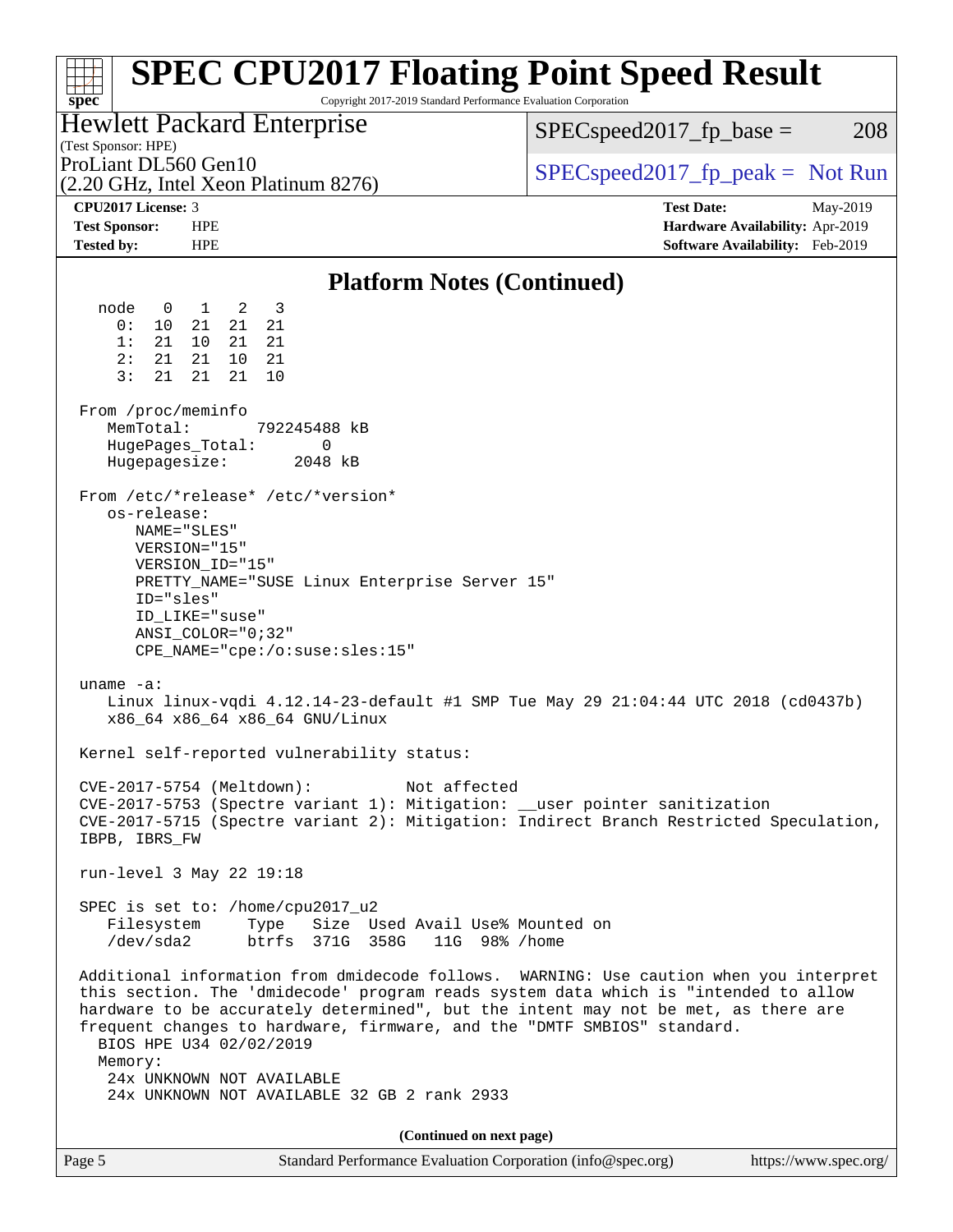Copyright 2017-2019 Standard Performance Evaluation Corporation

Hewlett Packard Enterprise

 $SPEC speed2017_fp\_base = 208$ 

(Test Sponsor: HPE)

ProLiant DL560 Gen10<br>  $SPEC speed2017$  [p\_peak = Not Run

(2.20 GHz, Intel Xeon Platinum 8276)

**[spec](http://www.spec.org/)**

**[CPU2017 License:](http://www.spec.org/auto/cpu2017/Docs/result-fields.html#CPU2017License)** 3 **[Test Date:](http://www.spec.org/auto/cpu2017/Docs/result-fields.html#TestDate)** May-2019 **[Test Sponsor:](http://www.spec.org/auto/cpu2017/Docs/result-fields.html#TestSponsor)** HPE **[Hardware Availability:](http://www.spec.org/auto/cpu2017/Docs/result-fields.html#HardwareAvailability)** Apr-2019 **[Tested by:](http://www.spec.org/auto/cpu2017/Docs/result-fields.html#Testedby)** HPE **[Software Availability:](http://www.spec.org/auto/cpu2017/Docs/result-fields.html#SoftwareAvailability)** Feb-2019

### **[Platform Notes \(Continued\)](http://www.spec.org/auto/cpu2017/Docs/result-fields.html#PlatformNotes)**

(End of data from sysinfo program)

### **[Compiler Version Notes](http://www.spec.org/auto/cpu2017/Docs/result-fields.html#CompilerVersionNotes)**

| 619.1bm_s(base) 638.imagick_s(base) 644.nab_s(base)<br>CC.                                                                                                                                                                                                                                                                                                                                                                                                                                                                                                           |
|----------------------------------------------------------------------------------------------------------------------------------------------------------------------------------------------------------------------------------------------------------------------------------------------------------------------------------------------------------------------------------------------------------------------------------------------------------------------------------------------------------------------------------------------------------------------|
| Intel(R) C Intel(R) 64 Compiler for applications running on Intel(R) 64,<br>Version 19.0.2.187 Build 20190117<br>Copyright (C) 1985-2019 Intel Corporation. All rights reserved.                                                                                                                                                                                                                                                                                                                                                                                     |
| 607.cactuBSSN s(base)<br>FC.                                                                                                                                                                                                                                                                                                                                                                                                                                                                                                                                         |
| $Intel(R)$ C++ Intel(R) 64 Compiler for applications running on Intel(R) 64,<br>Version 19.0.2.187 Build 20190117<br>Copyright (C) 1985-2019 Intel Corporation. All rights reserved.<br>Intel(R) C Intel(R) 64 Compiler for applications running on Intel(R) 64,<br>Version 19.0.2.187 Build 20190117<br>Copyright (C) 1985-2019 Intel Corporation. All rights reserved.<br>$Intel(R)$ Fortran Intel(R) 64 Compiler for applications running on Intel(R)<br>64, Version 19.0.2.187 Build 20190117<br>Copyright (C) 1985-2019 Intel Corporation. All rights reserved. |
| FC 603.bwaves_s(base) 649.fotonik3d_s(base) 654.roms_s(base)                                                                                                                                                                                                                                                                                                                                                                                                                                                                                                         |
| $Intel(R)$ Fortran Intel(R) 64 Compiler for applications running on Intel(R)<br>64, Version 19.0.2.187 Build 20190117<br>Copyright (C) 1985-2019 Intel Corporation. All rights reserved.                                                                                                                                                                                                                                                                                                                                                                             |
| 621.wrf_s(base) 627.cam4_s(base) 628.pop2_s(base)<br>CC.                                                                                                                                                                                                                                                                                                                                                                                                                                                                                                             |
| $Intel(R)$ Fortran Intel(R) 64 Compiler for applications running on Intel(R)<br>64, Version 19.0.2.187 Build 20190117<br>Copyright (C) 1985-2019 Intel Corporation. All rights reserved.<br>$Intel(R)$ C Intel(R) 64 Compiler for applications running on Intel(R) 64,<br>Version 19.0.2.187 Build 20190117<br>Copyright (C) 1985-2019 Intel Corporation. All rights reserved.                                                                                                                                                                                       |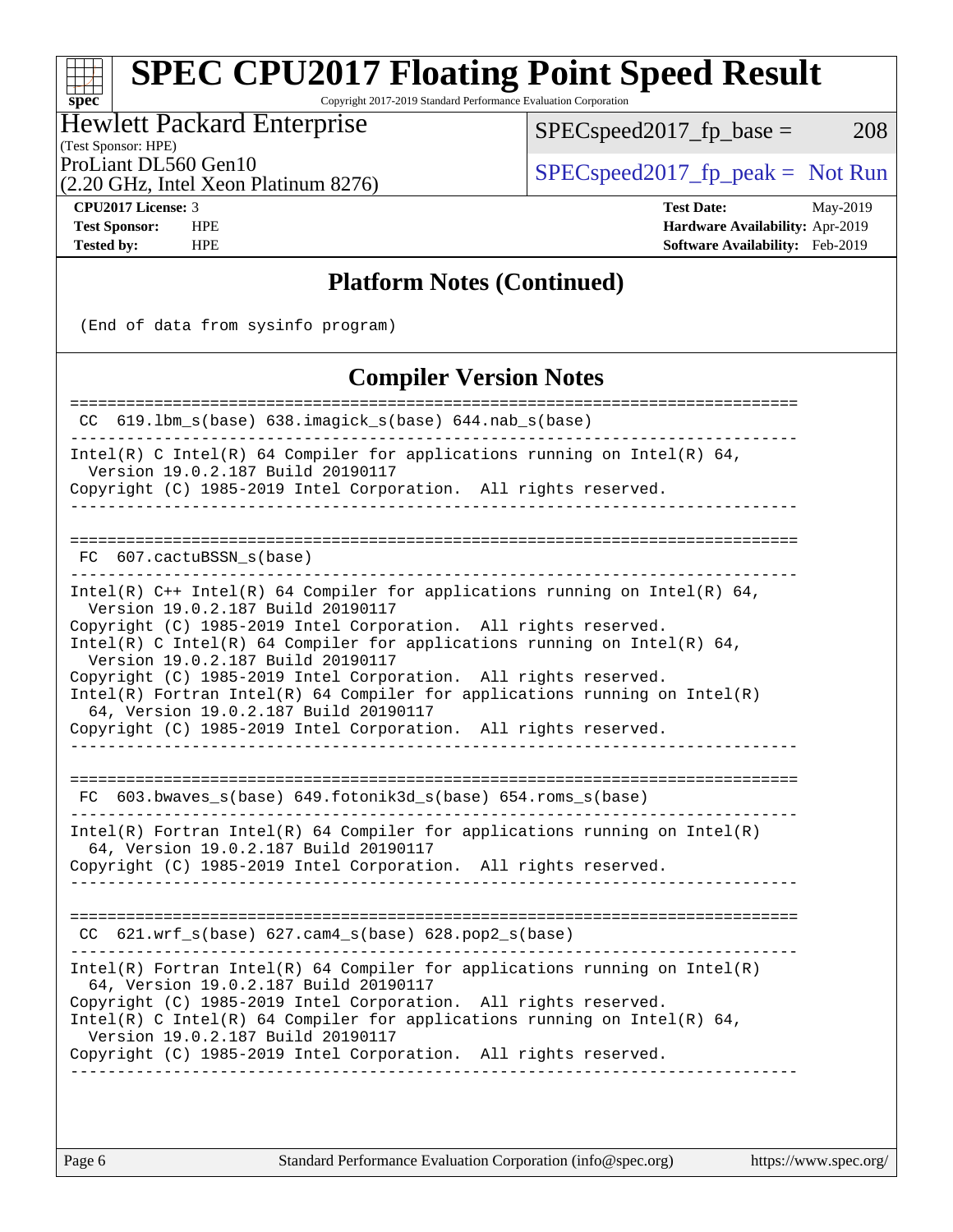Copyright 2017-2019 Standard Performance Evaluation Corporation

### Hewlett Packard Enterprise

(Test Sponsor: HPE)

 $SPEC speed2017_fp\_base = 208$ 

(2.20 GHz, Intel Xeon Platinum 8276) ProLiant DL560 Gen10  $SPEC speed2017$  [p\_peak = Not Run

**[spec](http://www.spec.org/)**

**[CPU2017 License:](http://www.spec.org/auto/cpu2017/Docs/result-fields.html#CPU2017License)** 3 **[Test Date:](http://www.spec.org/auto/cpu2017/Docs/result-fields.html#TestDate)** May-2019 **[Test Sponsor:](http://www.spec.org/auto/cpu2017/Docs/result-fields.html#TestSponsor)** HPE **[Hardware Availability:](http://www.spec.org/auto/cpu2017/Docs/result-fields.html#HardwareAvailability)** Apr-2019 **[Tested by:](http://www.spec.org/auto/cpu2017/Docs/result-fields.html#Testedby)** HPE **[Software Availability:](http://www.spec.org/auto/cpu2017/Docs/result-fields.html#SoftwareAvailability)** Feb-2019

### **[Base Compiler Invocation](http://www.spec.org/auto/cpu2017/Docs/result-fields.html#BaseCompilerInvocation)**

[C benchmarks:](http://www.spec.org/auto/cpu2017/Docs/result-fields.html#Cbenchmarks) [icc -m64 -std=c11](http://www.spec.org/cpu2017/results/res2019q3/cpu2017-20190625-15749.flags.html#user_CCbase_intel_icc_64bit_c11_33ee0cdaae7deeeab2a9725423ba97205ce30f63b9926c2519791662299b76a0318f32ddfffdc46587804de3178b4f9328c46fa7c2b0cd779d7a61945c91cd35)

[Fortran benchmarks](http://www.spec.org/auto/cpu2017/Docs/result-fields.html#Fortranbenchmarks): [ifort -m64](http://www.spec.org/cpu2017/results/res2019q3/cpu2017-20190625-15749.flags.html#user_FCbase_intel_ifort_64bit_24f2bb282fbaeffd6157abe4f878425411749daecae9a33200eee2bee2fe76f3b89351d69a8130dd5949958ce389cf37ff59a95e7a40d588e8d3a57e0c3fd751)

[Benchmarks using both Fortran and C:](http://www.spec.org/auto/cpu2017/Docs/result-fields.html#BenchmarksusingbothFortranandC) [ifort -m64](http://www.spec.org/cpu2017/results/res2019q3/cpu2017-20190625-15749.flags.html#user_CC_FCbase_intel_ifort_64bit_24f2bb282fbaeffd6157abe4f878425411749daecae9a33200eee2bee2fe76f3b89351d69a8130dd5949958ce389cf37ff59a95e7a40d588e8d3a57e0c3fd751) [icc -m64 -std=c11](http://www.spec.org/cpu2017/results/res2019q3/cpu2017-20190625-15749.flags.html#user_CC_FCbase_intel_icc_64bit_c11_33ee0cdaae7deeeab2a9725423ba97205ce30f63b9926c2519791662299b76a0318f32ddfffdc46587804de3178b4f9328c46fa7c2b0cd779d7a61945c91cd35)

[Benchmarks using Fortran, C, and C++:](http://www.spec.org/auto/cpu2017/Docs/result-fields.html#BenchmarksusingFortranCandCXX) [icpc -m64](http://www.spec.org/cpu2017/results/res2019q3/cpu2017-20190625-15749.flags.html#user_CC_CXX_FCbase_intel_icpc_64bit_4ecb2543ae3f1412ef961e0650ca070fec7b7afdcd6ed48761b84423119d1bf6bdf5cad15b44d48e7256388bc77273b966e5eb805aefd121eb22e9299b2ec9d9) [icc -m64 -std=c11](http://www.spec.org/cpu2017/results/res2019q3/cpu2017-20190625-15749.flags.html#user_CC_CXX_FCbase_intel_icc_64bit_c11_33ee0cdaae7deeeab2a9725423ba97205ce30f63b9926c2519791662299b76a0318f32ddfffdc46587804de3178b4f9328c46fa7c2b0cd779d7a61945c91cd35) [ifort -m64](http://www.spec.org/cpu2017/results/res2019q3/cpu2017-20190625-15749.flags.html#user_CC_CXX_FCbase_intel_ifort_64bit_24f2bb282fbaeffd6157abe4f878425411749daecae9a33200eee2bee2fe76f3b89351d69a8130dd5949958ce389cf37ff59a95e7a40d588e8d3a57e0c3fd751)

### **[Base Portability Flags](http://www.spec.org/auto/cpu2017/Docs/result-fields.html#BasePortabilityFlags)**

 603.bwaves\_s: [-DSPEC\\_LP64](http://www.spec.org/cpu2017/results/res2019q3/cpu2017-20190625-15749.flags.html#suite_basePORTABILITY603_bwaves_s_DSPEC_LP64) 607.cactuBSSN\_s: [-DSPEC\\_LP64](http://www.spec.org/cpu2017/results/res2019q3/cpu2017-20190625-15749.flags.html#suite_basePORTABILITY607_cactuBSSN_s_DSPEC_LP64) 619.lbm\_s: [-DSPEC\\_LP64](http://www.spec.org/cpu2017/results/res2019q3/cpu2017-20190625-15749.flags.html#suite_basePORTABILITY619_lbm_s_DSPEC_LP64) 621.wrf\_s: [-DSPEC\\_LP64](http://www.spec.org/cpu2017/results/res2019q3/cpu2017-20190625-15749.flags.html#suite_basePORTABILITY621_wrf_s_DSPEC_LP64) [-DSPEC\\_CASE\\_FLAG](http://www.spec.org/cpu2017/results/res2019q3/cpu2017-20190625-15749.flags.html#b621.wrf_s_baseCPORTABILITY_DSPEC_CASE_FLAG) [-convert big\\_endian](http://www.spec.org/cpu2017/results/res2019q3/cpu2017-20190625-15749.flags.html#user_baseFPORTABILITY621_wrf_s_convert_big_endian_c3194028bc08c63ac5d04de18c48ce6d347e4e562e8892b8bdbdc0214820426deb8554edfa529a3fb25a586e65a3d812c835984020483e7e73212c4d31a38223) 627.cam4\_s: [-DSPEC\\_LP64](http://www.spec.org/cpu2017/results/res2019q3/cpu2017-20190625-15749.flags.html#suite_basePORTABILITY627_cam4_s_DSPEC_LP64) [-DSPEC\\_CASE\\_FLAG](http://www.spec.org/cpu2017/results/res2019q3/cpu2017-20190625-15749.flags.html#b627.cam4_s_baseCPORTABILITY_DSPEC_CASE_FLAG) 628.pop2\_s: [-DSPEC\\_LP64](http://www.spec.org/cpu2017/results/res2019q3/cpu2017-20190625-15749.flags.html#suite_basePORTABILITY628_pop2_s_DSPEC_LP64) [-DSPEC\\_CASE\\_FLAG](http://www.spec.org/cpu2017/results/res2019q3/cpu2017-20190625-15749.flags.html#b628.pop2_s_baseCPORTABILITY_DSPEC_CASE_FLAG) [-convert big\\_endian](http://www.spec.org/cpu2017/results/res2019q3/cpu2017-20190625-15749.flags.html#user_baseFPORTABILITY628_pop2_s_convert_big_endian_c3194028bc08c63ac5d04de18c48ce6d347e4e562e8892b8bdbdc0214820426deb8554edfa529a3fb25a586e65a3d812c835984020483e7e73212c4d31a38223) [-assume byterecl](http://www.spec.org/cpu2017/results/res2019q3/cpu2017-20190625-15749.flags.html#user_baseFPORTABILITY628_pop2_s_assume_byterecl_7e47d18b9513cf18525430bbf0f2177aa9bf368bc7a059c09b2c06a34b53bd3447c950d3f8d6c70e3faf3a05c8557d66a5798b567902e8849adc142926523472) 638.imagick\_s: [-DSPEC\\_LP64](http://www.spec.org/cpu2017/results/res2019q3/cpu2017-20190625-15749.flags.html#suite_basePORTABILITY638_imagick_s_DSPEC_LP64) 644.nab\_s: [-DSPEC\\_LP64](http://www.spec.org/cpu2017/results/res2019q3/cpu2017-20190625-15749.flags.html#suite_basePORTABILITY644_nab_s_DSPEC_LP64) 649.fotonik3d\_s: [-DSPEC\\_LP64](http://www.spec.org/cpu2017/results/res2019q3/cpu2017-20190625-15749.flags.html#suite_basePORTABILITY649_fotonik3d_s_DSPEC_LP64) 654.roms\_s: [-DSPEC\\_LP64](http://www.spec.org/cpu2017/results/res2019q3/cpu2017-20190625-15749.flags.html#suite_basePORTABILITY654_roms_s_DSPEC_LP64)

### **[Base Optimization Flags](http://www.spec.org/auto/cpu2017/Docs/result-fields.html#BaseOptimizationFlags)**

#### [C benchmarks](http://www.spec.org/auto/cpu2017/Docs/result-fields.html#Cbenchmarks): [-xCORE-AVX512](http://www.spec.org/cpu2017/results/res2019q3/cpu2017-20190625-15749.flags.html#user_CCbase_f-xCORE-AVX512) [-ipo](http://www.spec.org/cpu2017/results/res2019q3/cpu2017-20190625-15749.flags.html#user_CCbase_f-ipo) [-O3](http://www.spec.org/cpu2017/results/res2019q3/cpu2017-20190625-15749.flags.html#user_CCbase_f-O3) [-no-prec-div](http://www.spec.org/cpu2017/results/res2019q3/cpu2017-20190625-15749.flags.html#user_CCbase_f-no-prec-div) [-qopt-prefetch](http://www.spec.org/cpu2017/results/res2019q3/cpu2017-20190625-15749.flags.html#user_CCbase_f-qopt-prefetch) [-ffinite-math-only](http://www.spec.org/cpu2017/results/res2019q3/cpu2017-20190625-15749.flags.html#user_CCbase_f_finite_math_only_cb91587bd2077682c4b38af759c288ed7c732db004271a9512da14a4f8007909a5f1427ecbf1a0fb78ff2a814402c6114ac565ca162485bbcae155b5e4258871) [-qopt-mem-layout-trans=4](http://www.spec.org/cpu2017/results/res2019q3/cpu2017-20190625-15749.flags.html#user_CCbase_f-qopt-mem-layout-trans_fa39e755916c150a61361b7846f310bcdf6f04e385ef281cadf3647acec3f0ae266d1a1d22d972a7087a248fd4e6ca390a3634700869573d231a252c784941a8) [-qopenmp](http://www.spec.org/cpu2017/results/res2019q3/cpu2017-20190625-15749.flags.html#user_CCbase_qopenmp_16be0c44f24f464004c6784a7acb94aca937f053568ce72f94b139a11c7c168634a55f6653758ddd83bcf7b8463e8028bb0b48b77bcddc6b78d5d95bb1df2967) [-DSPEC\\_OPENMP](http://www.spec.org/cpu2017/results/res2019q3/cpu2017-20190625-15749.flags.html#suite_CCbase_DSPEC_OPENMP) [Fortran benchmarks](http://www.spec.org/auto/cpu2017/Docs/result-fields.html#Fortranbenchmarks): -DSPEC OPENMP [-xCORE-AVX512](http://www.spec.org/cpu2017/results/res2019q3/cpu2017-20190625-15749.flags.html#user_FCbase_f-xCORE-AVX512) [-ipo](http://www.spec.org/cpu2017/results/res2019q3/cpu2017-20190625-15749.flags.html#user_FCbase_f-ipo) [-O3](http://www.spec.org/cpu2017/results/res2019q3/cpu2017-20190625-15749.flags.html#user_FCbase_f-O3) [-no-prec-div](http://www.spec.org/cpu2017/results/res2019q3/cpu2017-20190625-15749.flags.html#user_FCbase_f-no-prec-div) [-qopt-prefetch](http://www.spec.org/cpu2017/results/res2019q3/cpu2017-20190625-15749.flags.html#user_FCbase_f-qopt-prefetch) [-ffinite-math-only](http://www.spec.org/cpu2017/results/res2019q3/cpu2017-20190625-15749.flags.html#user_FCbase_f_finite_math_only_cb91587bd2077682c4b38af759c288ed7c732db004271a9512da14a4f8007909a5f1427ecbf1a0fb78ff2a814402c6114ac565ca162485bbcae155b5e4258871) [-qopt-mem-layout-trans=4](http://www.spec.org/cpu2017/results/res2019q3/cpu2017-20190625-15749.flags.html#user_FCbase_f-qopt-mem-layout-trans_fa39e755916c150a61361b7846f310bcdf6f04e385ef281cadf3647acec3f0ae266d1a1d22d972a7087a248fd4e6ca390a3634700869573d231a252c784941a8) [-qopenmp](http://www.spec.org/cpu2017/results/res2019q3/cpu2017-20190625-15749.flags.html#user_FCbase_qopenmp_16be0c44f24f464004c6784a7acb94aca937f053568ce72f94b139a11c7c168634a55f6653758ddd83bcf7b8463e8028bb0b48b77bcddc6b78d5d95bb1df2967) [-nostandard-realloc-lhs](http://www.spec.org/cpu2017/results/res2019q3/cpu2017-20190625-15749.flags.html#user_FCbase_f_2003_std_realloc_82b4557e90729c0f113870c07e44d33d6f5a304b4f63d4c15d2d0f1fab99f5daaed73bdb9275d9ae411527f28b936061aa8b9c8f2d63842963b95c9dd6426b8a) [Benchmarks using both Fortran and C](http://www.spec.org/auto/cpu2017/Docs/result-fields.html#BenchmarksusingbothFortranandC): [-xCORE-AVX512](http://www.spec.org/cpu2017/results/res2019q3/cpu2017-20190625-15749.flags.html#user_CC_FCbase_f-xCORE-AVX512) [-ipo](http://www.spec.org/cpu2017/results/res2019q3/cpu2017-20190625-15749.flags.html#user_CC_FCbase_f-ipo) [-O3](http://www.spec.org/cpu2017/results/res2019q3/cpu2017-20190625-15749.flags.html#user_CC_FCbase_f-O3) [-no-prec-div](http://www.spec.org/cpu2017/results/res2019q3/cpu2017-20190625-15749.flags.html#user_CC_FCbase_f-no-prec-div) [-qopt-prefetch](http://www.spec.org/cpu2017/results/res2019q3/cpu2017-20190625-15749.flags.html#user_CC_FCbase_f-qopt-prefetch) [-ffinite-math-only](http://www.spec.org/cpu2017/results/res2019q3/cpu2017-20190625-15749.flags.html#user_CC_FCbase_f_finite_math_only_cb91587bd2077682c4b38af759c288ed7c732db004271a9512da14a4f8007909a5f1427ecbf1a0fb78ff2a814402c6114ac565ca162485bbcae155b5e4258871) [-qopt-mem-layout-trans=4](http://www.spec.org/cpu2017/results/res2019q3/cpu2017-20190625-15749.flags.html#user_CC_FCbase_f-qopt-mem-layout-trans_fa39e755916c150a61361b7846f310bcdf6f04e385ef281cadf3647acec3f0ae266d1a1d22d972a7087a248fd4e6ca390a3634700869573d231a252c784941a8) [-qopenmp](http://www.spec.org/cpu2017/results/res2019q3/cpu2017-20190625-15749.flags.html#user_CC_FCbase_qopenmp_16be0c44f24f464004c6784a7acb94aca937f053568ce72f94b139a11c7c168634a55f6653758ddd83bcf7b8463e8028bb0b48b77bcddc6b78d5d95bb1df2967) [-DSPEC\\_OPENMP](http://www.spec.org/cpu2017/results/res2019q3/cpu2017-20190625-15749.flags.html#suite_CC_FCbase_DSPEC_OPENMP) [-nostandard-realloc-lhs](http://www.spec.org/cpu2017/results/res2019q3/cpu2017-20190625-15749.flags.html#user_CC_FCbase_f_2003_std_realloc_82b4557e90729c0f113870c07e44d33d6f5a304b4f63d4c15d2d0f1fab99f5daaed73bdb9275d9ae411527f28b936061aa8b9c8f2d63842963b95c9dd6426b8a) **(Continued on next page)**

Page 7 Standard Performance Evaluation Corporation [\(info@spec.org\)](mailto:info@spec.org) <https://www.spec.org/>